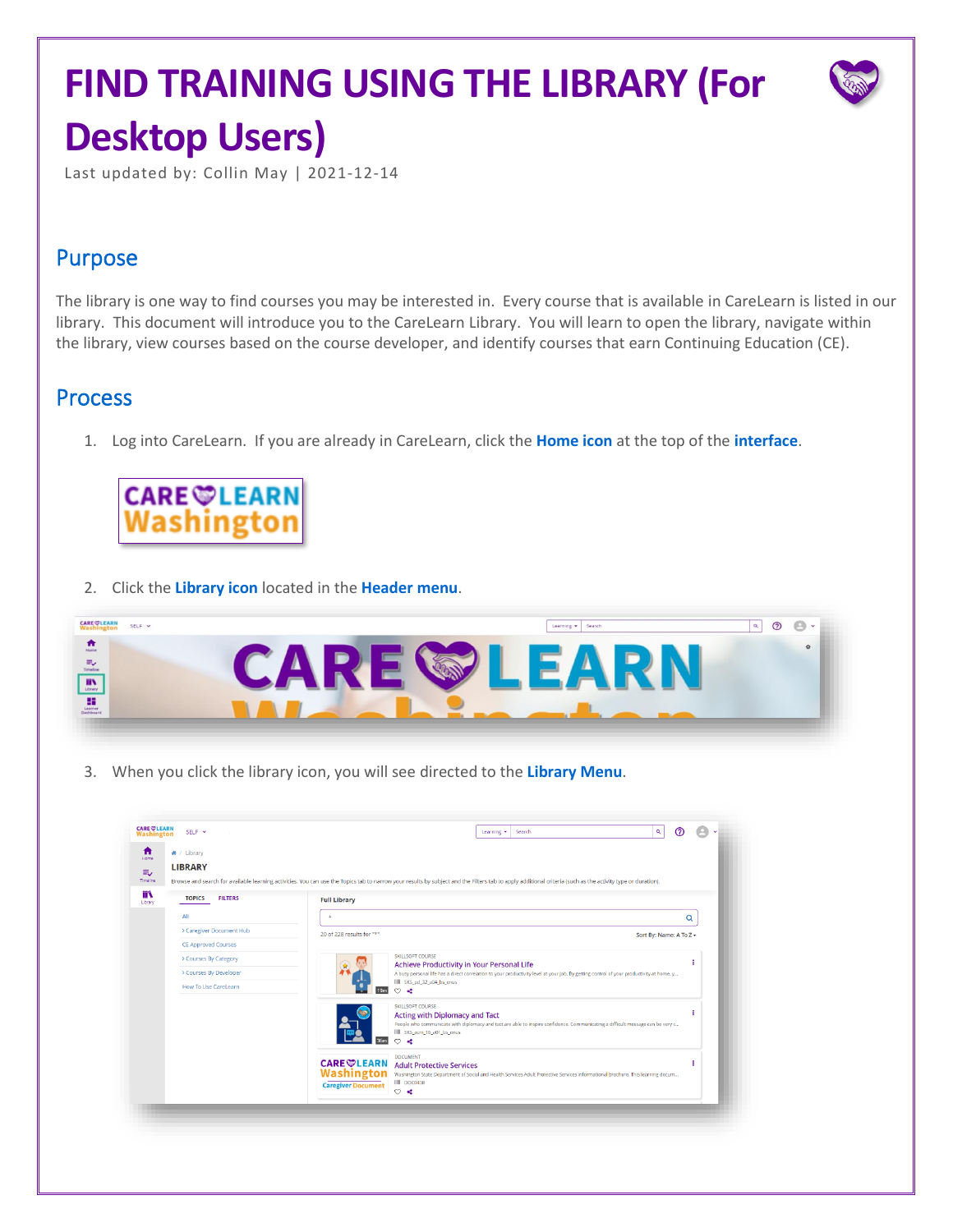\* Note that the image above may not reflect the current state of the system.

4. Click the **>** icon next to **Course By Category**. In CareLearn, a greater-than symbols or a triangle is used to **expand or contract a menu**.



Now the **>** icon is facing down **V**. If you were to click it again, the menu would **contract** (returning to how it was before).

The **expanded menu** shows that the Courses by Category Library has 7 sections.

5. Close the library by clicking the back button on another button on the home menu. Re-open the library by clicking the **Library icon**.



Notice that there are multiple **Libraries** to choose from; **Caregiver Document Hub, CE approved Courses, Courses by Category, Courses By Developer, and How To Use CareLearn.** 

- Caregiver Document Hub consists of downloadable Caregiver resources.
- CE Approved Courses lists every course that awards continuing education credits.
- Courses By Category lists courses by topic
- Courses By Developer lists the courses by curriculum creators.
- How To Use CareLearn consists of courses designed to help users navigate CareLearn
- 6. Click on the **How to use CareLearn** library. That section has fifteen course (15) in it. If you click any of the courses, you will see details about that specific course.